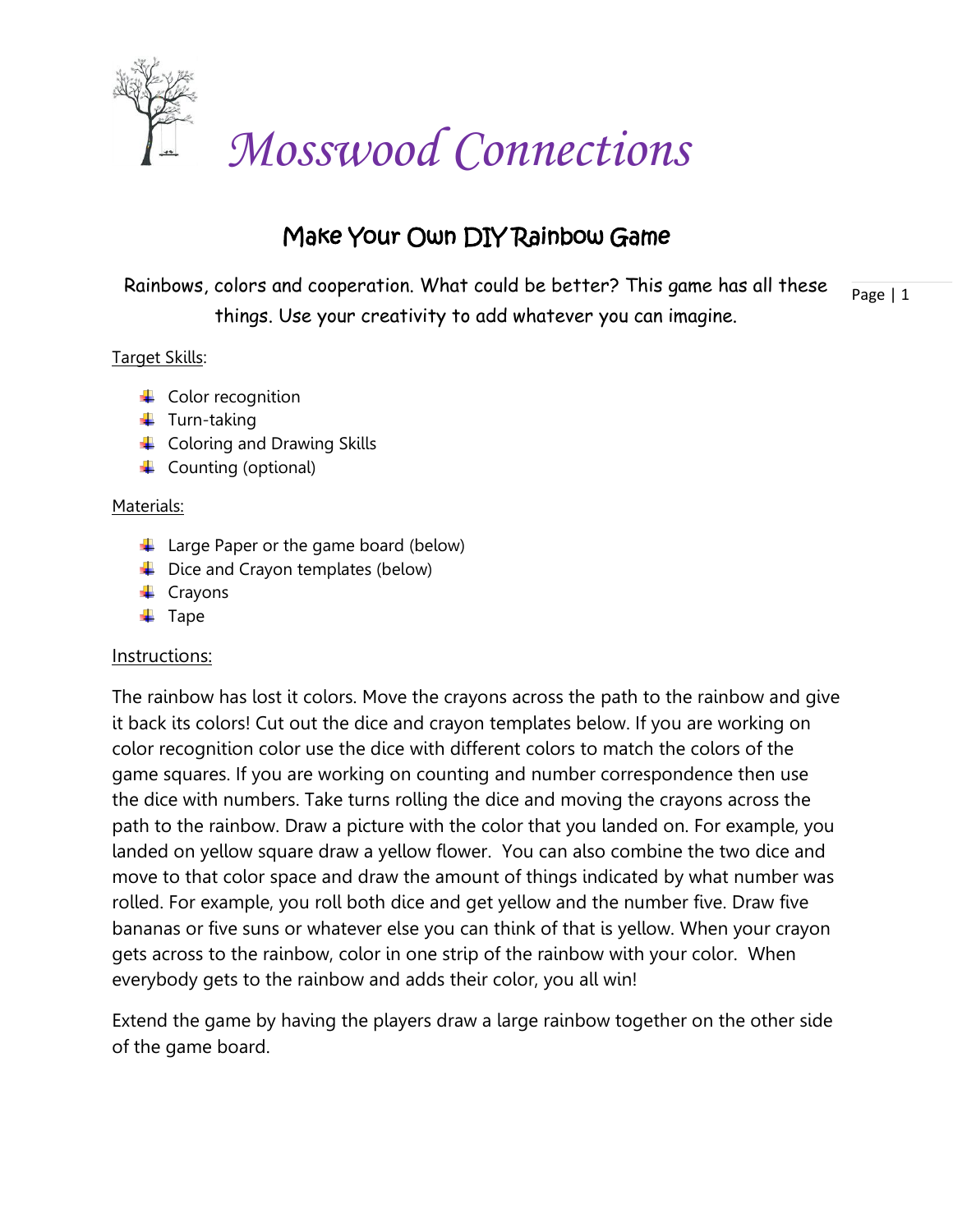

Crayon Markers and Dice Template



Page | 2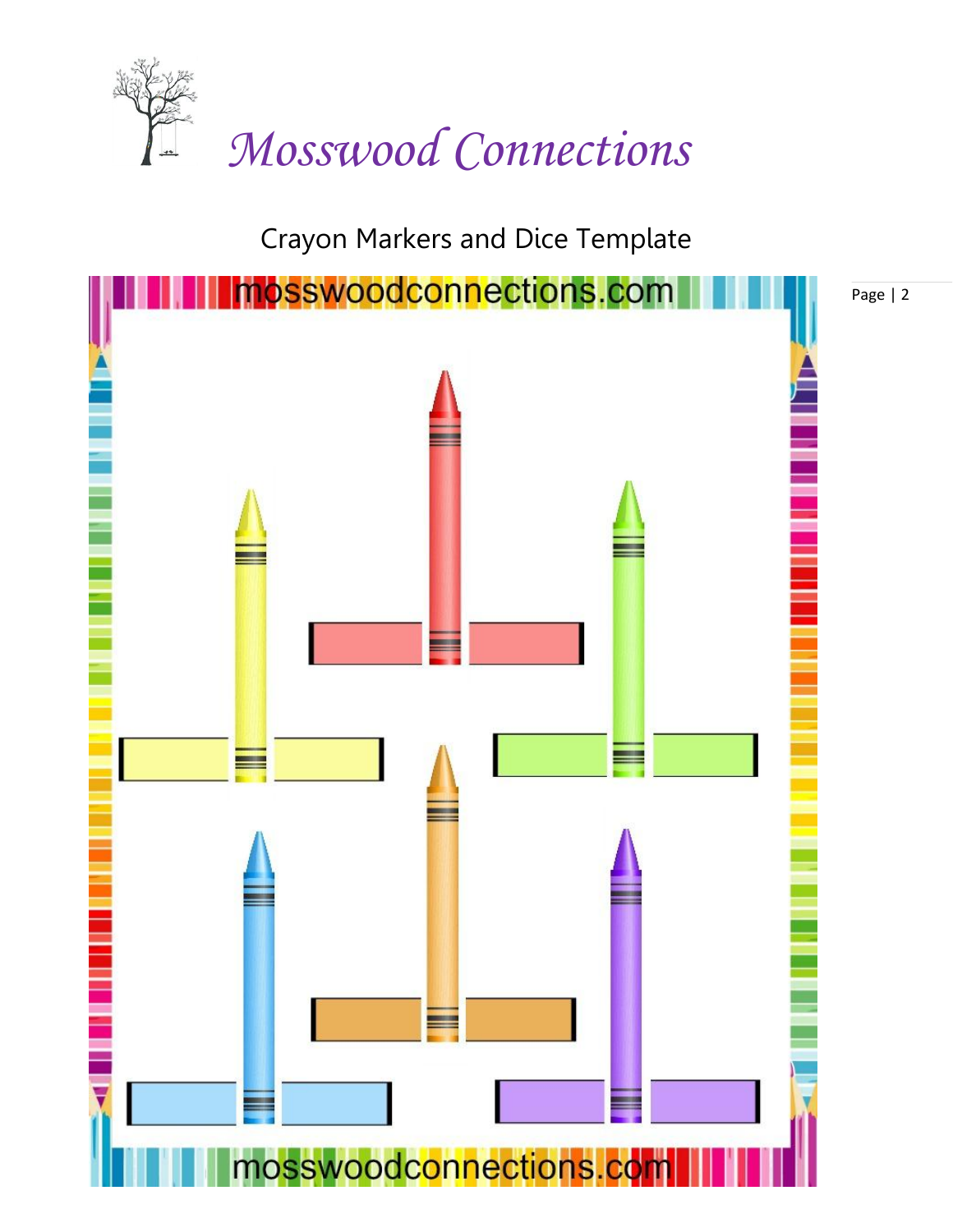



Page | 3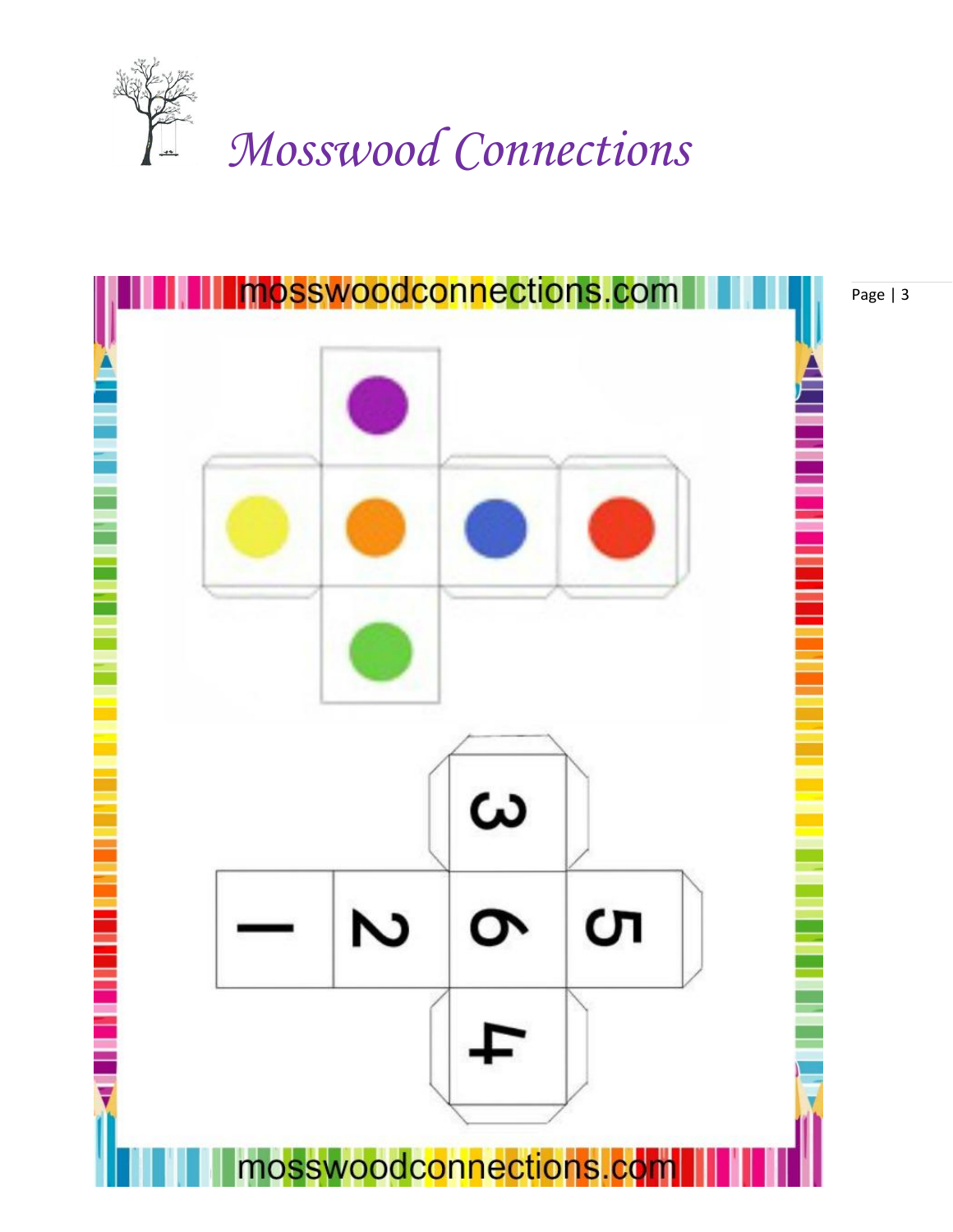